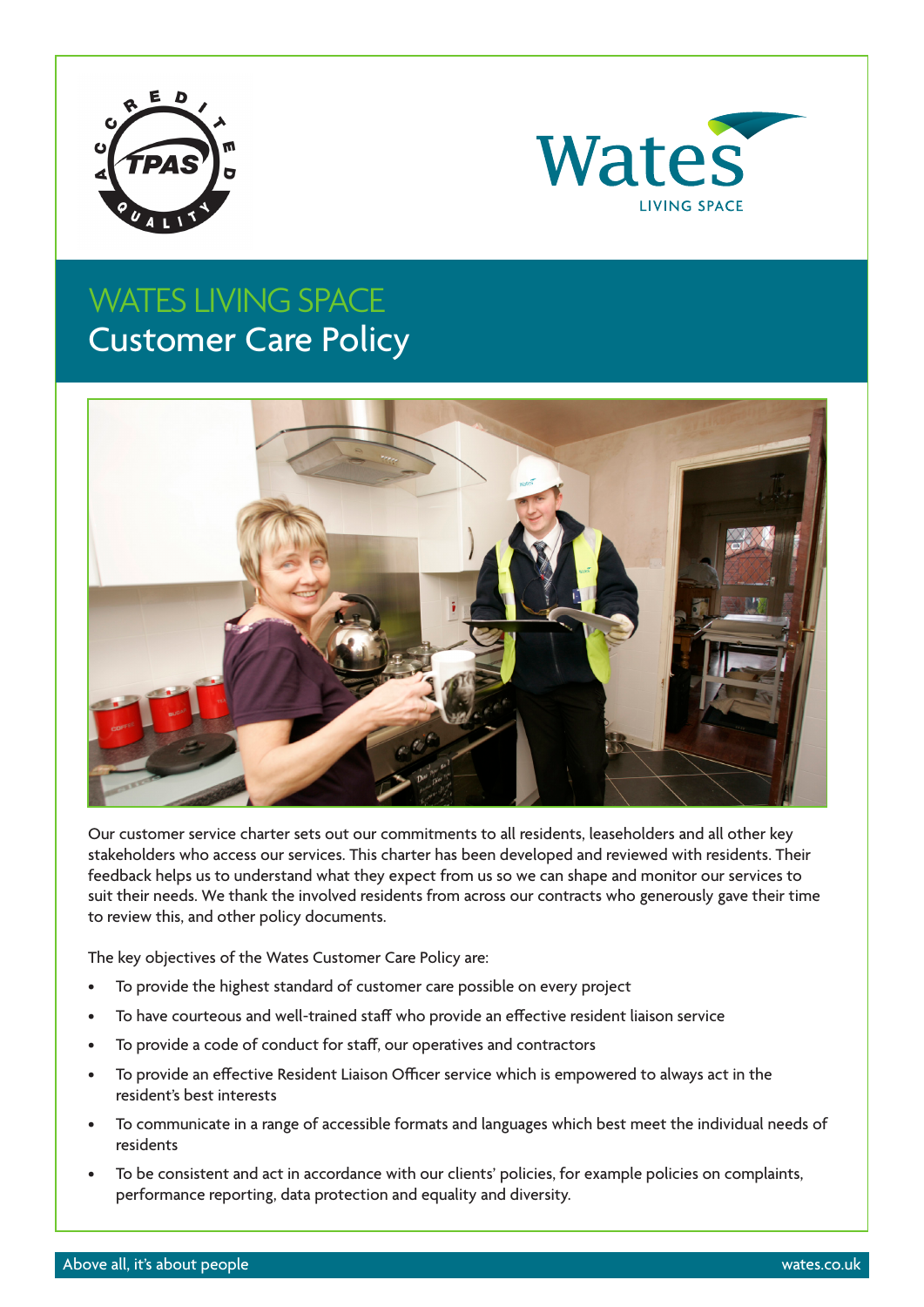### CUSTOMER CARE POLICY Statement of Intent



- We will brief residents on safety and security issues
- We will adapt our working practices to accommodate residents who mayhave special needs or impairments (physical or otherwise) e.g. arranging respite care, translator services, meals on wheels, community alarms etc.
- We will ensure our staff; operatives and contractors are fully aware and sympathetic to all cultures and their needs when working in resident's homes. We will ensure residents have access to a support network identifying languages spoken which can communicate between us
- We will ensure residents have a clear understanding of any improvement or repair works needed to their home
- We will ensure residents are aware of access requirements and we will keep appointments made with them
- Wherever possible, we will offer appointments to suit resident needs including evenings and weekends. If we need to complete any work out of hours, we will ask the resident's permission before doing so
- We will treat residents, their homes and surroundings with respect; extending this courtesy to their neighbours
- We will inform the site team, our subcontractors and our client where needed, of any special resident requirements
- We will communicate honestly with residents, their representatives and client alike
- We will hold surgeries with residents and client, ensuring all parties are able to access our services without barriers
- We will build trusting relationships with our clients, client representatives and resident structures for the mutual benefit of residents and business
- We will maintain a complaints procedure and deal with disputes and damage claims fairly, with respect and in accordance with our complaints policy or that of our clients where requested to do so. We expect all complaints to be resolved satisfactorily in 28 days, including compensation
- We will maintain a file on each home, either/ both on paper or electronic and ensure all information is treated in accordance with any data protection legislation
- We will produce and issue regular newsletters which provide project updates and performance monitoring and will include use of social media to reach a wider range of residents
- We will attend and promote community organised events
- We will establish a behaviour code for operatives for every project and we expect our partners to abide by this code of conduct
- We will report all defects to the Project Management and report on any trends (common defects). From this, we will review and learn from our mistakes
- We will organise demonstration of all equipment installed
- We will check information gathered through Resident Surveys, mystery shoppers and telephone interviews with residents that our promises are being delivered.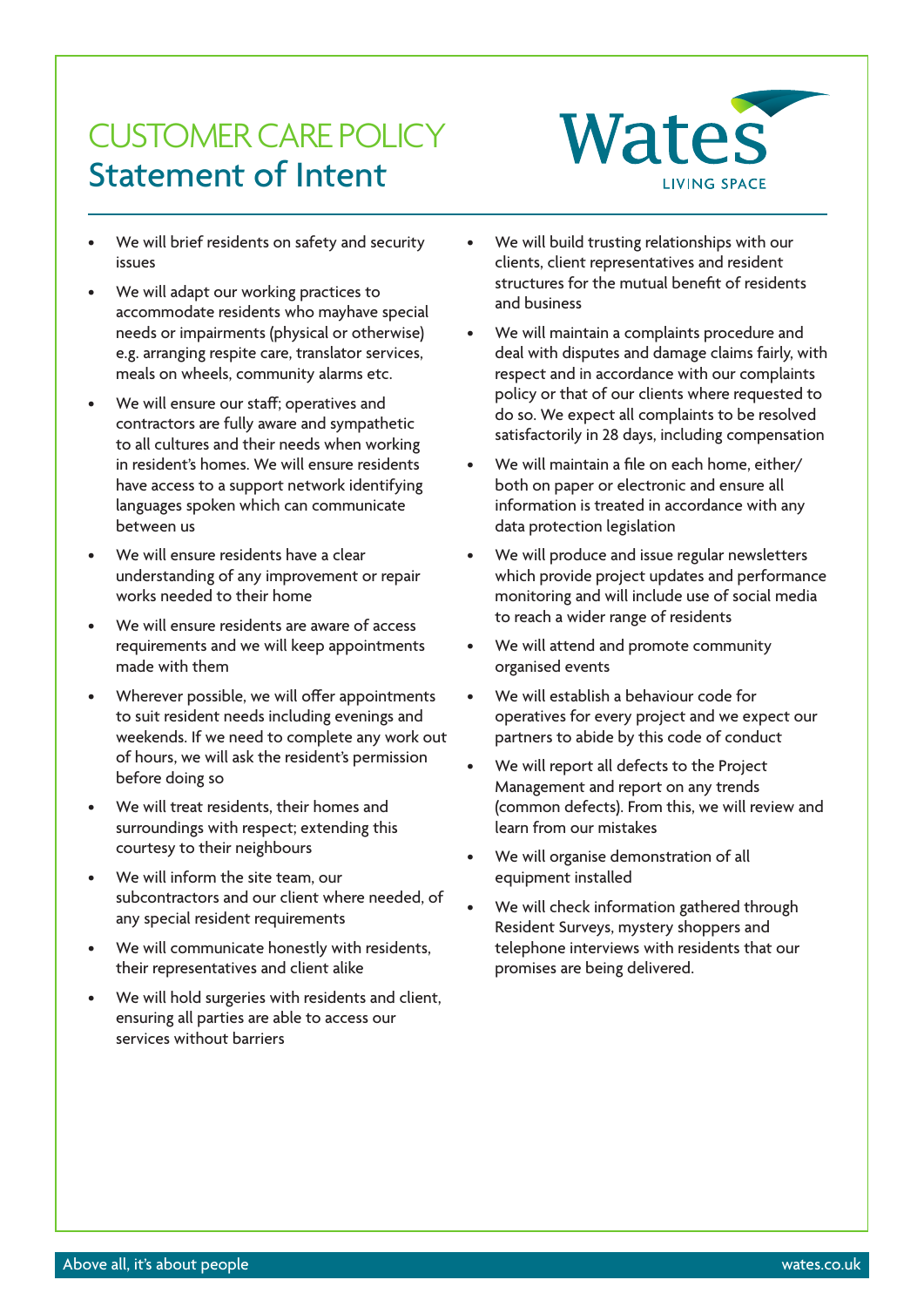### CUSTOMER CARE POLICY Service Standard Promises

Wates **LIVING SPACE** 

We will:

- We will take steps to ensure that the data that we hold about you on our database or in any other format is accurate, up-to-date and secure.
- We will never sell your personal data to any third parties or external agencies
- Our staff will be polite, friendly and courteous to you at all times
- We will pick up telephone calls within five rings. If the person that you are trying to contact is not available we will take a message and, where appropriate, ensure that they call you back within the same working day or that another member of staff deals with your call
- We will send an acknowledgement or response to all written correspondence, and any requests for information within five working days of receipt
- If you are dissatisfied we welcome your complaints and will respond to you within ten working days of receipt of your complaint. We will resolve all complaints satisfactorily within 28 days including compensation claims
- We will fully inform you of all work to be undertaken to your home and advise you what preparations need to be made. We will ensure you have all necessary contact details and where appropriate, you will be given a Resident Information Pack
- We will notify you as to the date and time of any work to be undertaken. If we cannot keep the agreed appointment, we will let you know and we will offer an alternative date to suit you. All work will be done with the minimum of disruption
- All operatives will explain the reason and nature of the work they will be doing; they will keep noise to a minimum and will ensure all equipment and work tools are stored safely and tidily.

# Accessibility and Resident Liaison Service

- When needed, we will employ Liaison Officers who will work with residents and our clients to understand and meet their needs. Our Liaison Officers will be a supportive advocate for all residents undergoing improvement work to their homes. We will actively promote mutual co-operation and respect throughout the work, ensuring residents are prepared regarding timely access and knowing what work will take place whilst meeting the challenge to deliver all promises made to improve their homes
- We will be accessible to all residents by having a local delivery office. We will offer home visits by a liaison officer, at a time convenient to residents. We will be flexible and offer residents evening and weekend visits where required
- We will provide Liaison Officers with mobile telephone contact numbers, an email address and a FREEphone point of contact for residents, to enable them to make enquiries and reach assistance at any time during the working day. We will also provide an out of hours service to ensure residents are able to contact us and speak to somebody in the event of an emergency
- We will keep residents informed regularly methods of communication include letters, telephone calls, email, and newsletters and use of social media. We will also communicate our activities to local housing offices through management teams and Resident Support Groups.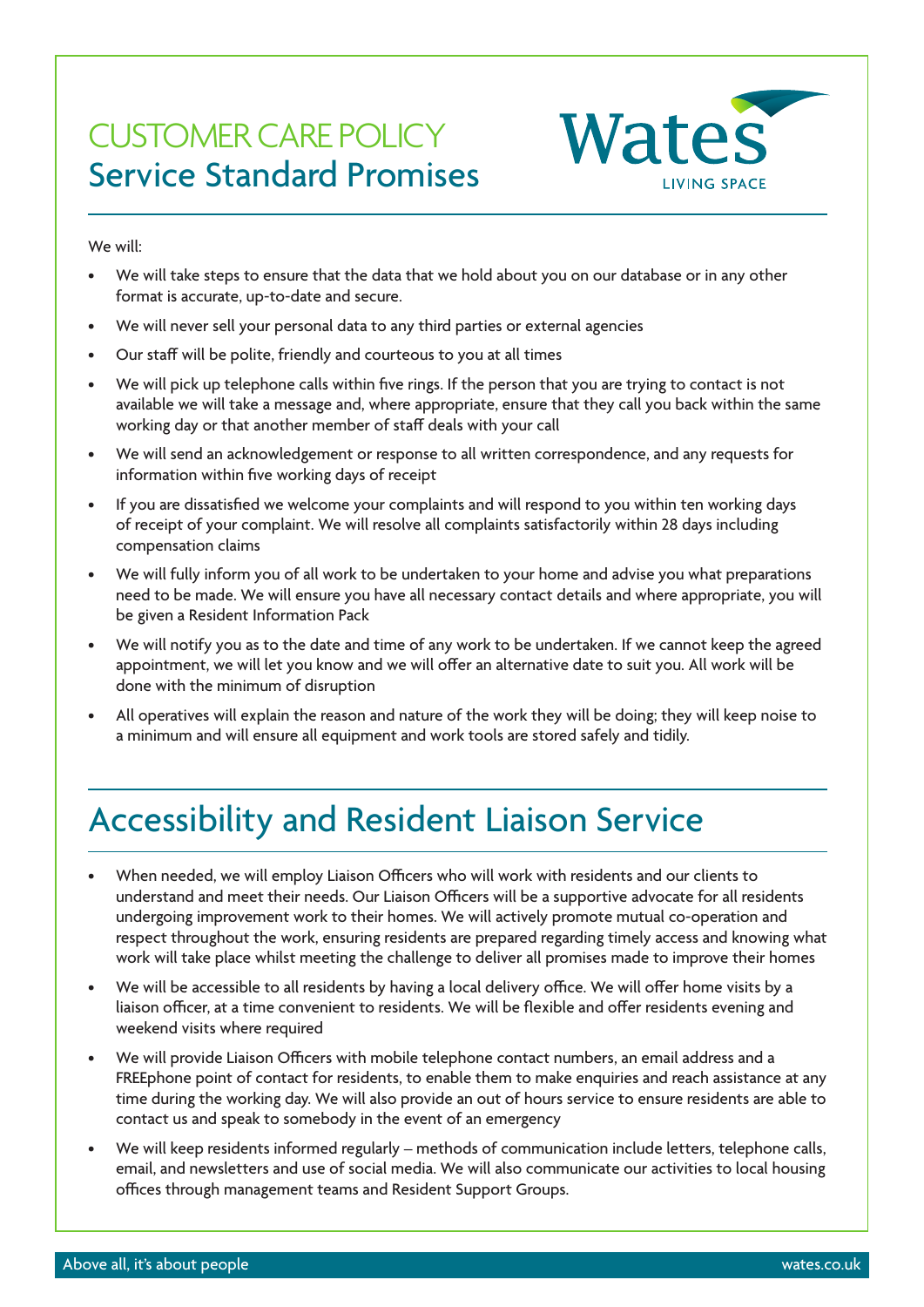## CUSTOMER CARE POLICY Consultation



- We will work with and encourage resident involvement, respecting their views, choices and their contributions to our work. We will keep residents informed at all stages of the process and we will work with them to improve our service. We will attend local resident/resident support group meetings when asked and we will listen and act on all feedback received
- We will manage our projects with care and consideration for the environment, ensuring the health and safety of all employees, residents and our partners
- We will offer support and commitment to the communities with whom we work via activities such as our annual 'Community Day' and by working with local schools to promote positive awareness of our activities and its impact on local communities
- We will demonstrate added value by working with residents to provide timely access, deliver the agreed improvements to the highest standards whilst meeting the timescales and requirements of our Clients
- We will promote and respect resident feedback through the completion of satisfaction surveys. We will listen and act on all comments, both good and bad
- We will regularly review our targets through the use of Resident Satisfaction Surveys
- We will monitor our performance against agreed Key Performance Indicators to achieve continuous improvement, whilst learning from any mistakes made
- By following these objectives we will demonstrate our commitment to providing residents with a quality service.

### Resident Care

- Resident satisfaction and resident care go hand in hand.
- Resident satisfaction is a key performance indicator. KPI's are an important measure of how well we do the work and more importantly, how well residents perceive us to be at our jobs.
- The KPI target can infl uence work allocated to us on performance based contracts. If we do not meet the required standards for resident care and satisfaction, not only will we lose work and labour, we also lose our reputation. The resident is asked to comment each and every time work is undertaken to their home. This means that the work we do is accountable and is reviewed on a regular basis.
- We want to ensure that all operatives understand and work to our code of conduct – this essentially means that we expect all operatives, regardless of site or project, to abide and uphold our principles of resident care.
- We ask that they treat each resident and their home with respect, care and consideration.